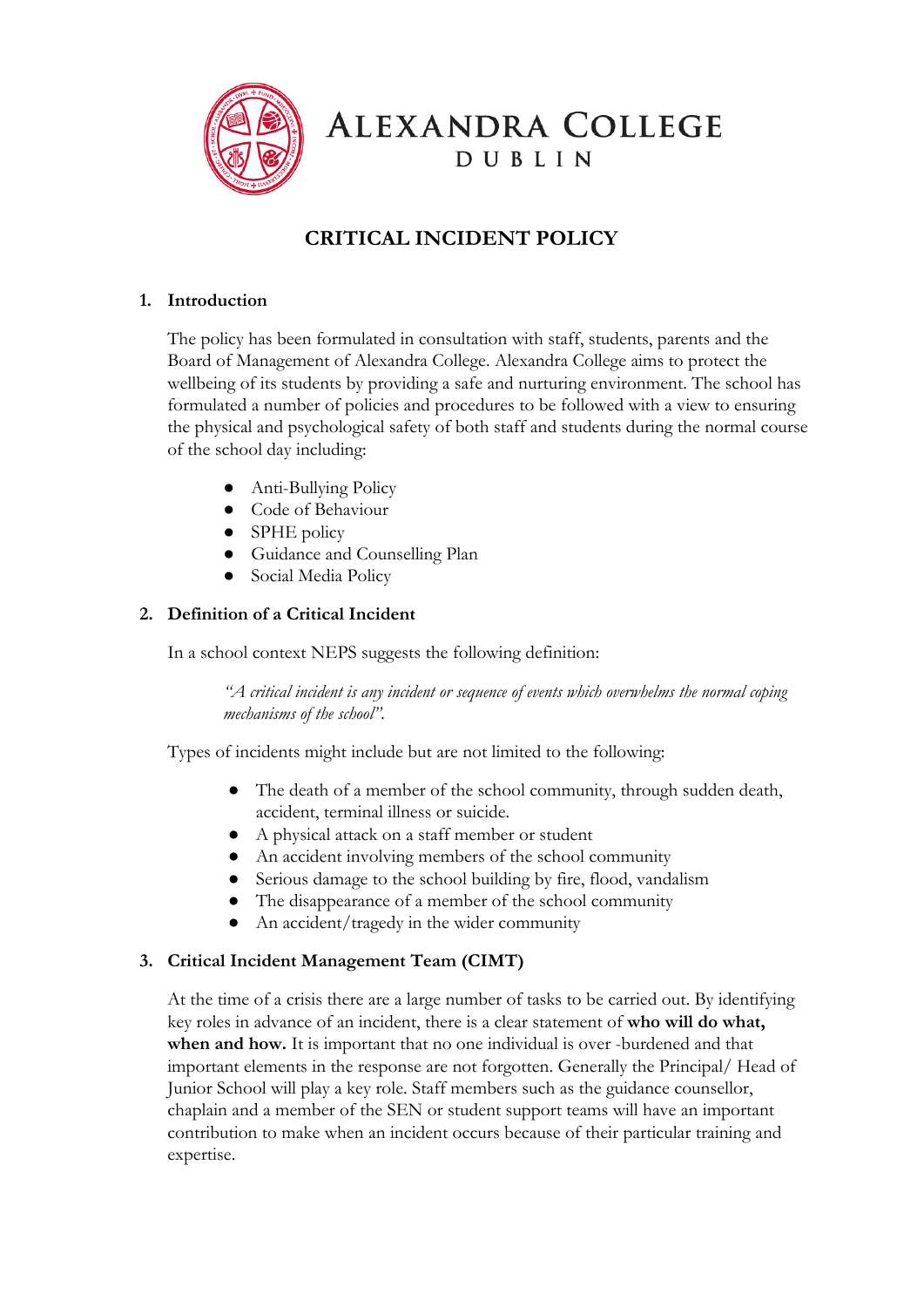The Critical Incident Management Team includes the following:

- The Principal/Head of Junior School
- Deputy Principal
- Administration Staff
- Chaplain
- Guidance Counsellor
- Year Heads
- Head of Residence and Residence House Representative

In the absence of the Principal/Head of the Junior School, the Deputy Principal will assume the role of team leader.

#### **4. Role of the Team Leader**

- **●** Gathers accurate information about the incident
- **●** Alerts the team members to the crisis and convenes a meeting
- Co-ordinates the tasks of the team
- Liaises with the BOM, DES, NEPS, SEC as appropriate
- In cases of bereavement, liaises with the bereaved family
- Maintains an up-to-date list of contact numbers
- Manages response to events on the basis of an agreed plan

#### **5. Critical Incident Management Team Duties**

The following are key personnel relating to the CMIT. The team leader may delegate the responsibilities to other members as she deems appropriate.

#### **6. Areas of Responsibility**

The following are areas of responsibility to be dealt with by members of the CMIT during a critical incident:

#### **a. Staff Liaison**

- Care of and communication with staff including ancillary staff
- Leads briefing meetings for staff on the facts as known, gives staff members an opportunity to express their feelings and ask questions, outlines the proposed routine for the day
- **●** Advises staff on the procedures for identification of vulnerable students
- Keeps staff updated as the day progresses
- Ensures that she is aware of staff members who may be vulnerable and makes contact with them individually
- Informs them of the services of the EAS

#### **b. Student Liaison**

- Care of and communication with students
- Liaises with Student Council
- Organises the supervision of students in school
- Provides support for students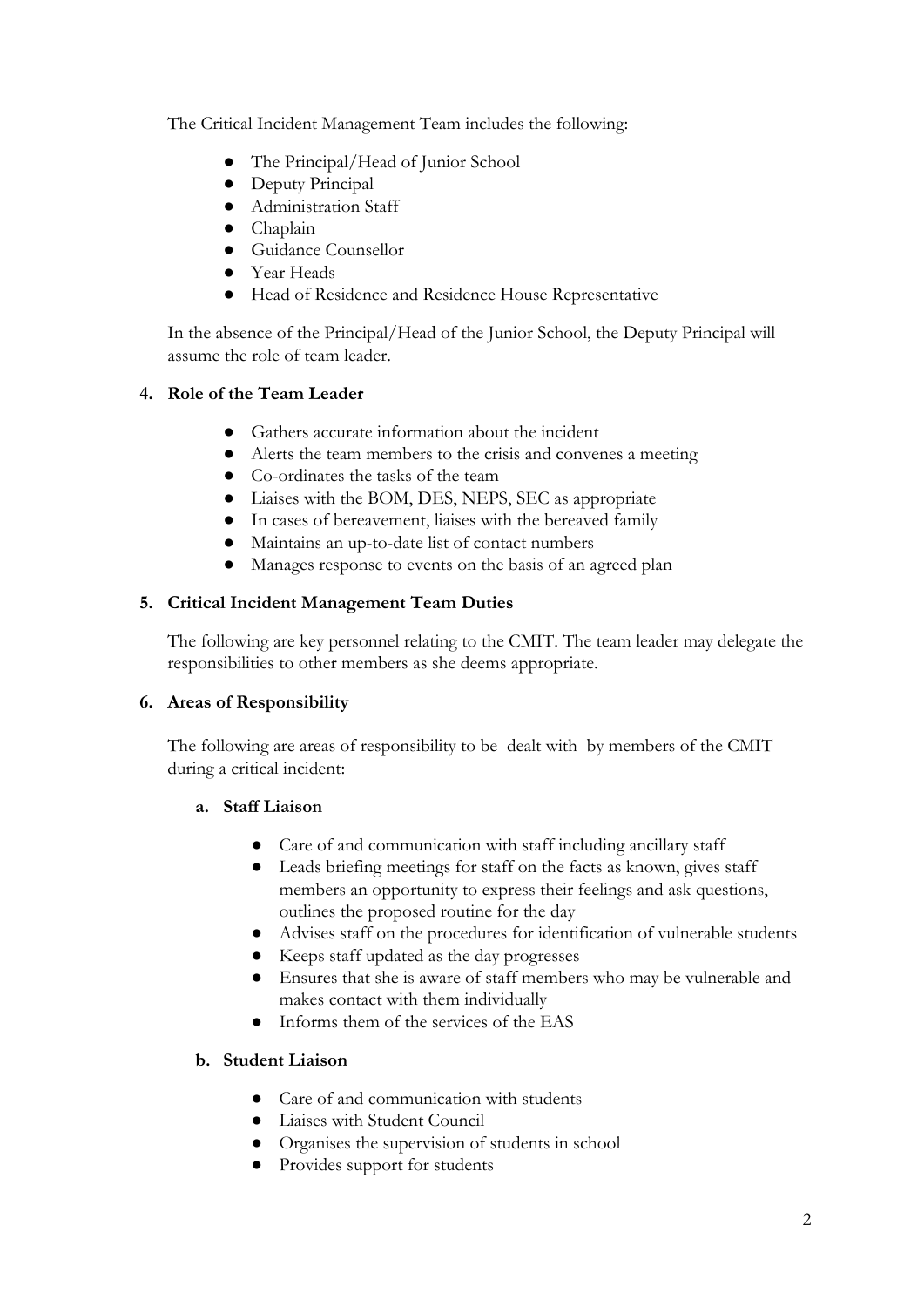- Identifies and monitor students at risk and informs relevant staff
- Keeps records of students seen by external agency staff
- Looks after setting up and supervision of a "quiet" room where agreed
- Co-ordinates information from Tutors and Year Heads about students of concern

#### **c. Community/Agency Liaison**

- Maintains up-to-date lists of contact numbers of ACA parent reps
- Is a resource for emergency support services and external contacts/resources
- Liaises with outside agencies for support and onward referral
- Checks credentials of all individuals offering support
- Updates team members on the involvement of external agencies

#### **d. Parent Liaison**

- Arranges parent meetings
- Facilitates and manages the above meetings
- Maintains a record of parents in attendance
- Ensures that sample letters are typed up on the school system

#### **e. Media Liaison**

#### **The Principal of the College is responsible for all and any communication with the Media.**

- **●** Hypothetical situations will be discussed by the Principal with the team/BOM/ACA as appropriate and issues that may arise and how they will be responded to (e.g. Media interviewing students, photographers on site etc) will be coordinagted by the Principal
- **●** In the event of an incident will liaise where necessary with the relevant outside agencies
- **●** Will draw up a press statement in conjunction with the Board of Management and give media briefings and interviews as agreed with the Board of Management

#### **f. Secretarial/Admin Staff**

- Ensure the office is manned at all times
- Ensure that all relevant contact numbers are kept up to date at all times:
	- Parents and guardians
	- Teachers
	- Emergency Services
- Take telephone calls and keep record of them, and note those that require a response
- Ensures that template letters are on the school system in advance and ready for adapting if and when required
- Prepares and sends out letters and emails
- Keeps records of all activities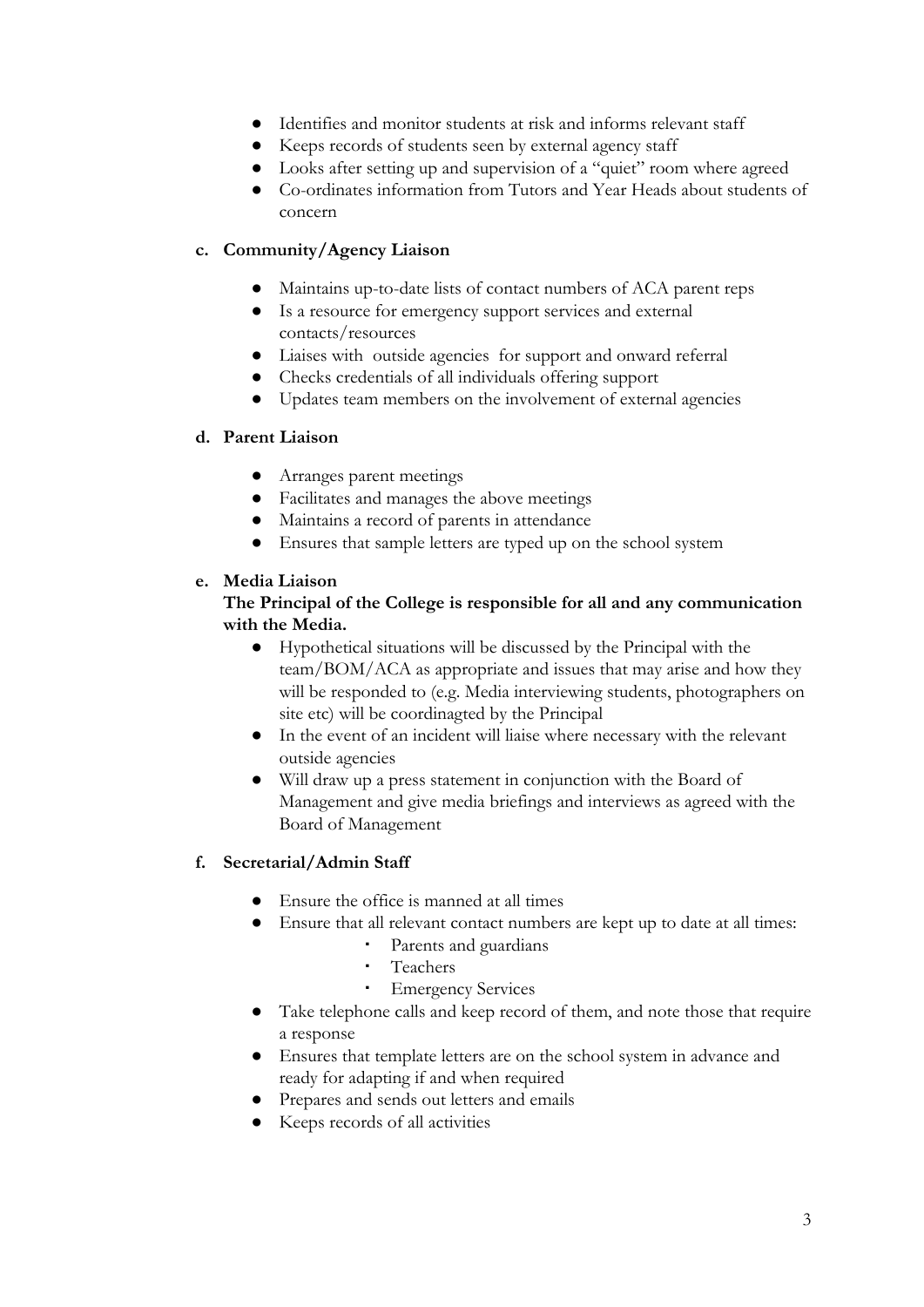#### **g. Emergency Service Liaison**

- Liaise with Gardaí and emergency services
- Ensure that **information is accurate and verified** before being shared

#### **h. SEN**

- **●** Liaises with Year Heads in relation to students who might be particularly affected
- **●** Liaises with relevant agencies such as NEPS where appropriate
- **●** Keeps records of all meetings with students and or parents

#### **i. Pastoral Care Team**

- **●** Leads briefing meetings for staff on the facts as known, gives staff an opportunity to ask questions and articulate concerns, outlines the routine/plan for the day
- **●** Advises staff on the procedures for identifying vulnerable students
- **●** Is alert to vulnerable staff members and contacts them individually
- Advises staff on the availability of EAS
- Liaises with outside agencies for onward referral and support
- Updates team on involvement of external agencies
- In case of bereavement contacts bereaved family with team leader

#### **j. Chaplain**

- **●** Liaises with Deputy Principal/Head of Junior School and Guidance Counsellor regarding support for students
- **●** Organises a service for staff and or students if appropriate

#### **7. General Regulations Associated with a Critical Incident**

#### **a. Record Keeping**

In the event of an incident, each member of the team will document all phone calls made and received, all meetings held and interventions used. The school admin staff will have a key role in receiving and logging telephone calls and queries, sending letters and photocopying necessary materials.

#### **b. Confidentiality**

The management and staff of Alexandra College have a responsibility to protect the privacy and good name of the parties involved in any incident and must be sensitive to the consequences of any public statements.

All staff members must bear this in mind, and try in as far as possible to ensure that students also do this. For instance, the term "suicide" will NOT be used unless there is solid information that a death was due to suicide, *and* that the family involved consent to its use. The phrase 'tragic death' or 'sudden death' may be more appropriate. Similarly, the phrase 'murder' should not be used, as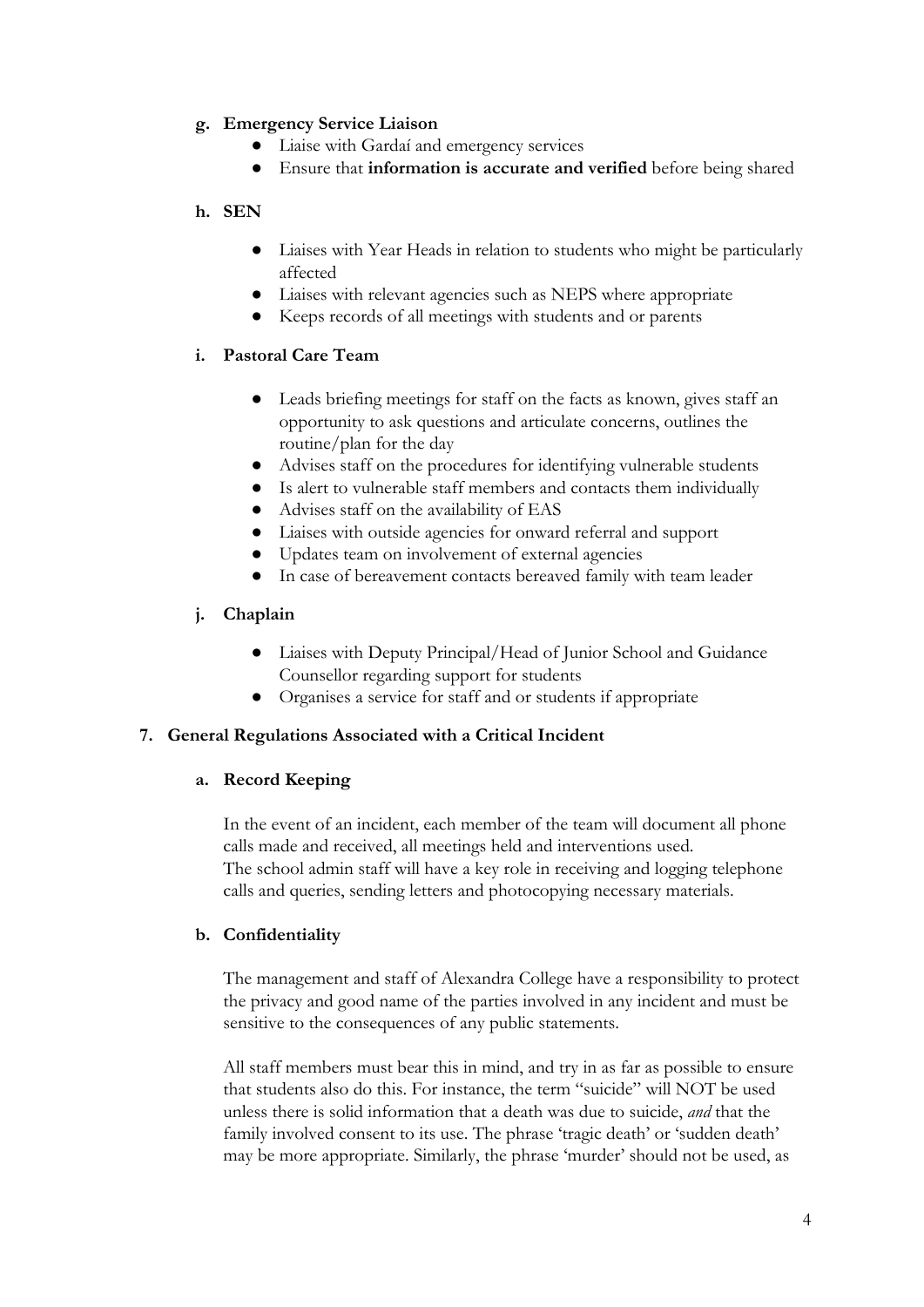this could have serious legal implications. The term 'violent death' may be used instead.

Emotive language is best avoided.

#### **c. Critical Incident Rooms**

In the event of a critical incident occurring, there should be a room available for use exclusively as the 'control centre'. Should the need arise, further rooms may need to be allocated.

- The staff room will be the main room used to meet the staff
- The concourse/ lecture theatre will be used for meetings with students
- The Career Guidance/Year Heads rooms will be used for individual meetings with students
- The Principal's Office will be used for possible media briefings

#### **8. Consultation and Communication Regarding the Critical Incident Policy**

The plan will be reviewed and updated annually. When this document has been agreed and approved, copies will be disseminated to the CIMT, the BOM, Council, the ACA, and the Students Council. Copies will be available on the College website.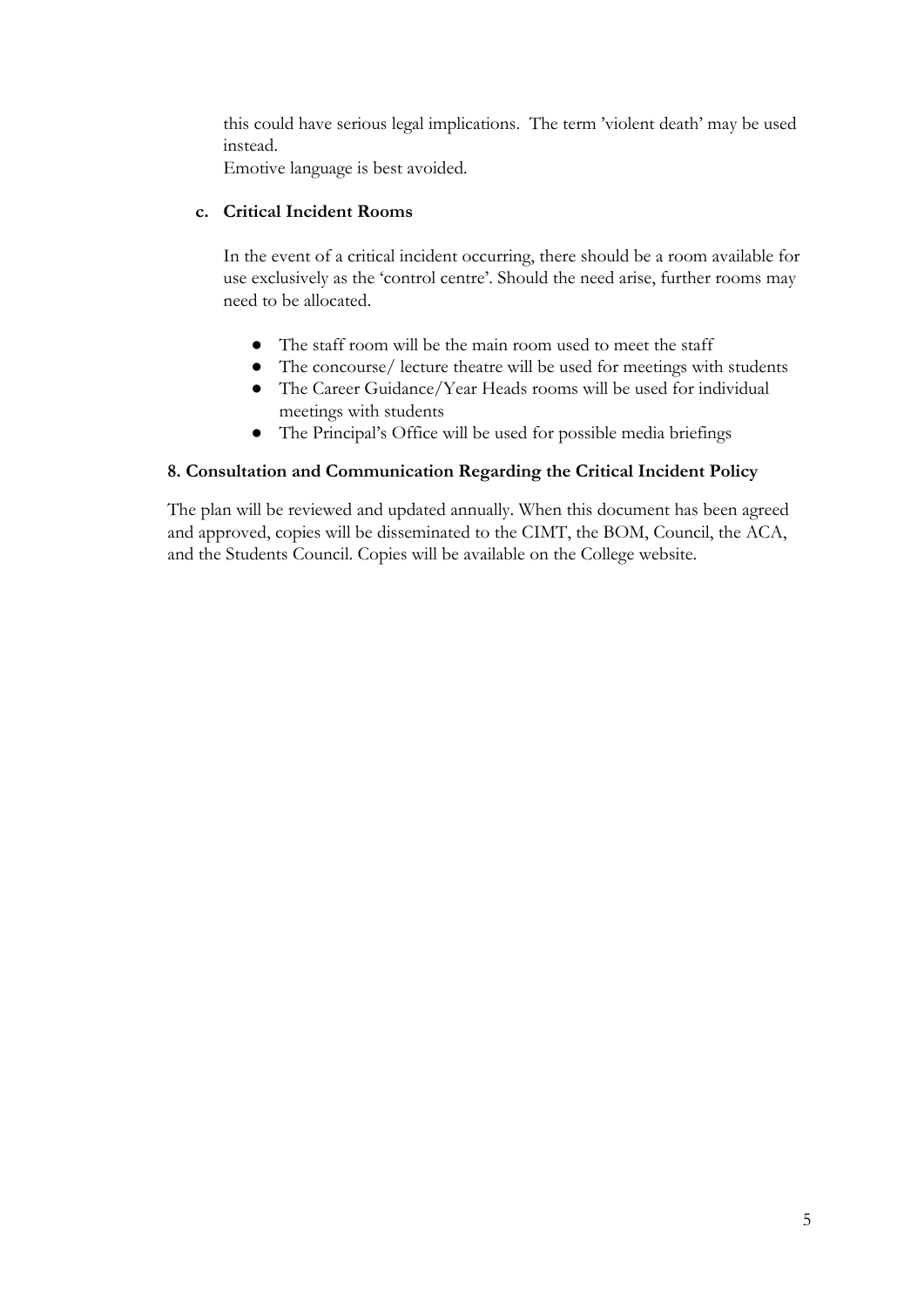# **APPENDICES**

- **A. CRITICAL INCIDENT MANAGEMENT TEAM**
- **B. SHORT TERM ACTION DAY 1**
- **C. MEDIUM TERM ACTION DAY 2**
- **D. FOLLOW UP BEYOND 72 HOURS**
- **E. EMERGENCY CONTACT LIST**
- **F. INFORM STUDENTS OF INCIDENT**
- **G. DEALING WITH THE MEDIA/SAMPLE ANNOUNCEMENT**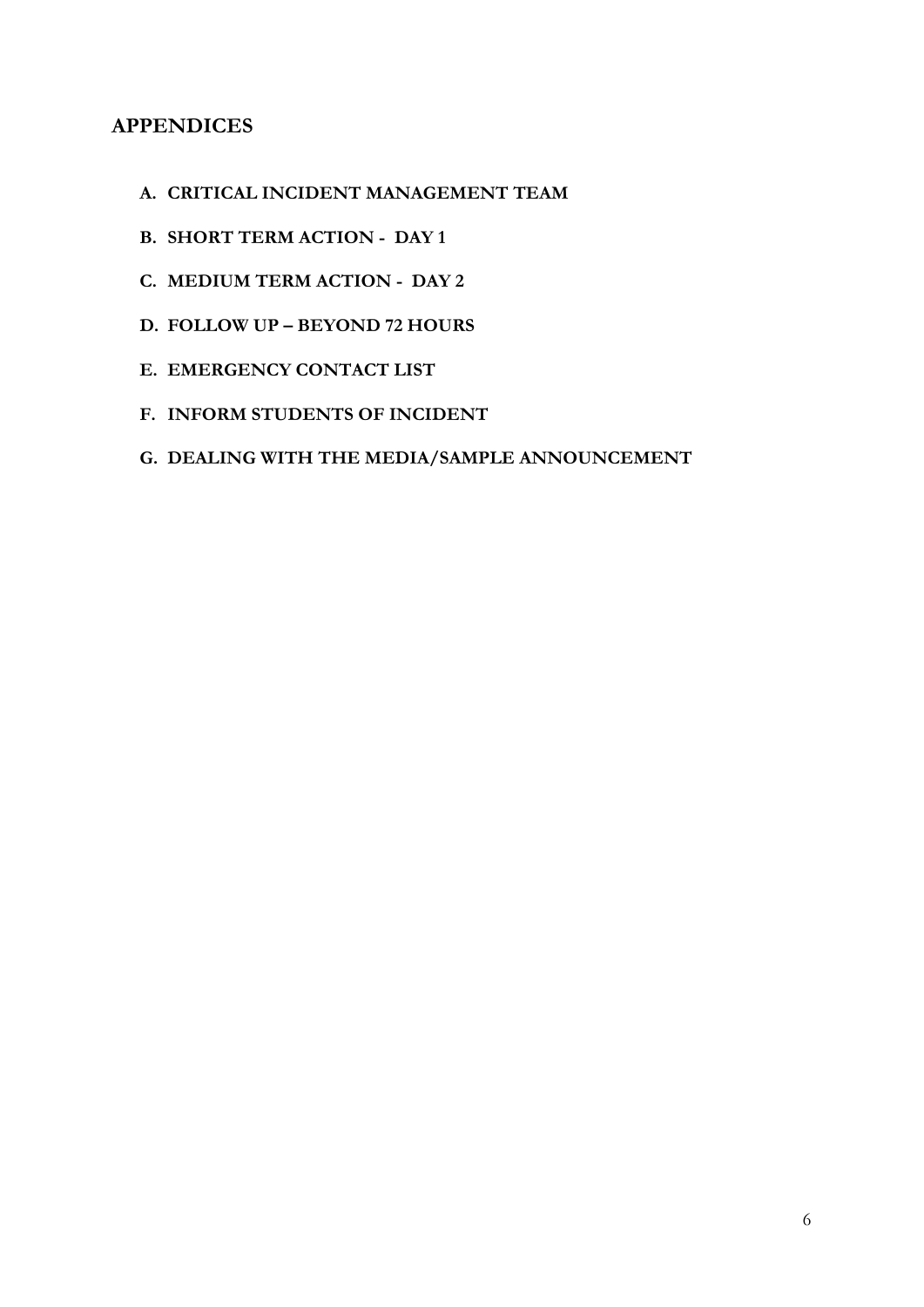### **APPENDIX A**

#### **CRITICAL INCIDENT MANAGEMENT TEAM**

TEAM LEADER: The Principal/Head of the Junior School STAFF LIAISON: The Guidance Counsellor/Head of the Junior School

STUDENT LIAISON: Deputy Principal of Senior School/ Deputy Head of Junior School

COMMUNITY/AGENCY LIAISON: The Principal

PARENT LIAISON: The Deputy Principal/ Head of the Junior School

ADMINISTRATOR: Rachel O'Farrell/Catherine Peters/ Hilary O'Donnell

EMERGENCY SERVICES LIAISON: The SEN Co-ordinator

BOM CHAIRPERSON: Peter O'Grady Walshe

BOM MEMBERS: Peter O'Grady Walshe, Tony Sheil, Judith Woodworth, John Coman, Margaret Farrar, Valerie Beatty, Catherine O'Donovan, Elaine Whitty, Christopher Burge, Aileen Hickey, Aideen Corr, Barbara Ennis

COUNCIL MEMBERS: His Grace, the Most Reverend Michael Jackson, Peter O'Grady Walshe, Tony Sheil, Judith Woodworth, John Coman, Margaret Farrar, Valerie Beatty, Carol Reynolds, Asa Bjork, David Grindle, Andrew Nugent, Nicholas Ashmore, Elizabeth Oldham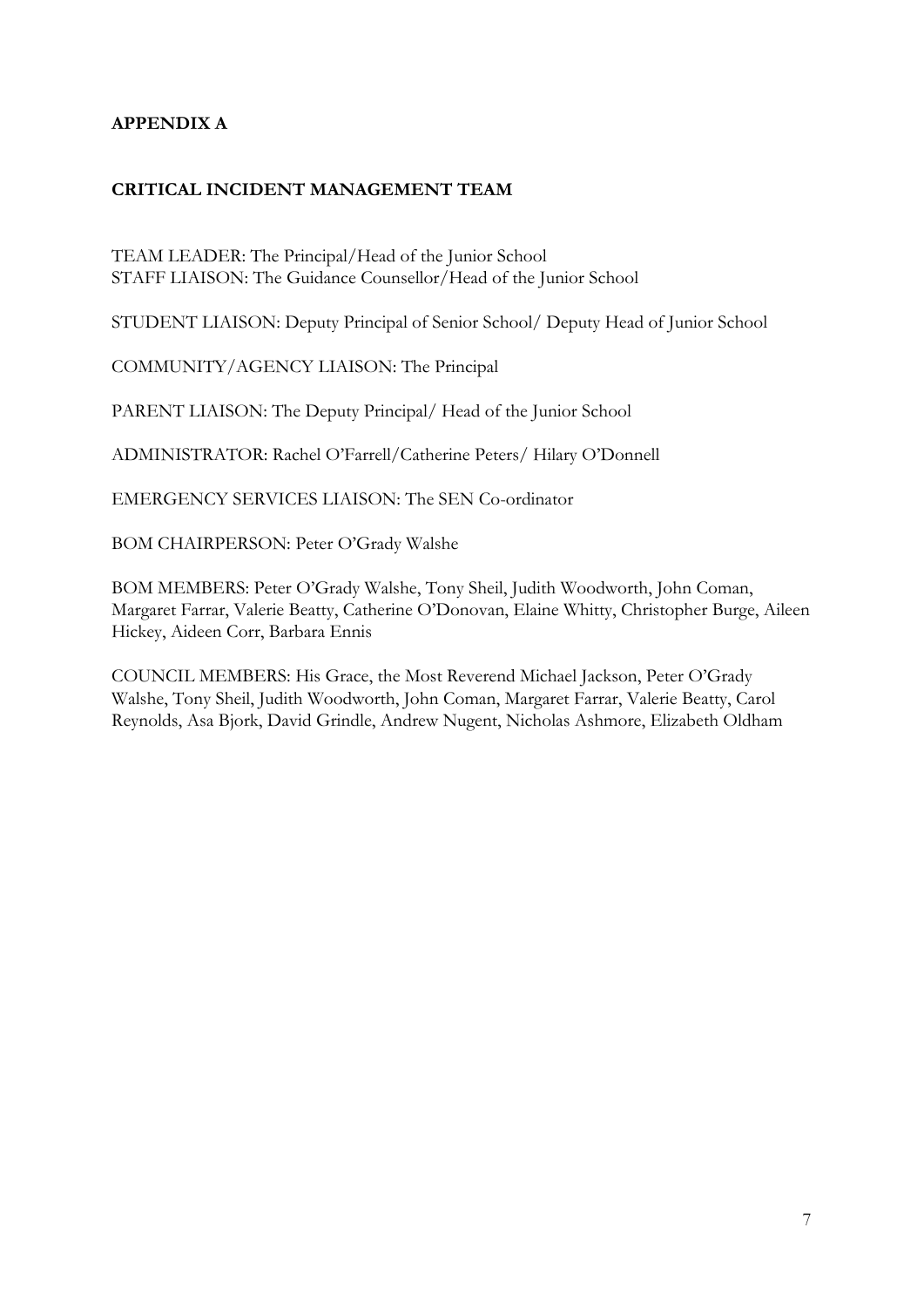#### **Appendix B: SHORT TERM ACTIONS - DAY 1**

# **TASK NAME** Gather accurate information: Principal/Head of Junior School/ Guidance Counsellor Convene a CMIT meeting - specify time and place clearly: Principal/JS Head Contact external agencies: Guidance Counsellor Arrange supervision for students: Deputy Principal of SS and JS and Year Heads in SS Hold staff meeting: Principal/JS Head Agree a schedule for the day: The Team Inform students: Principal/JS Head and Guidance Counsellor (close friends may need to be told separately) Compile a list of vulnerable students Guidance Counsellor, Year Heads, SEN Coordinator Prepare and agree media statement and deal with media: The College Principal and BOM Inform parents guardians: Principal/JS Head through the Admin Team Hold end of day staff briefing: Principal/JS Head and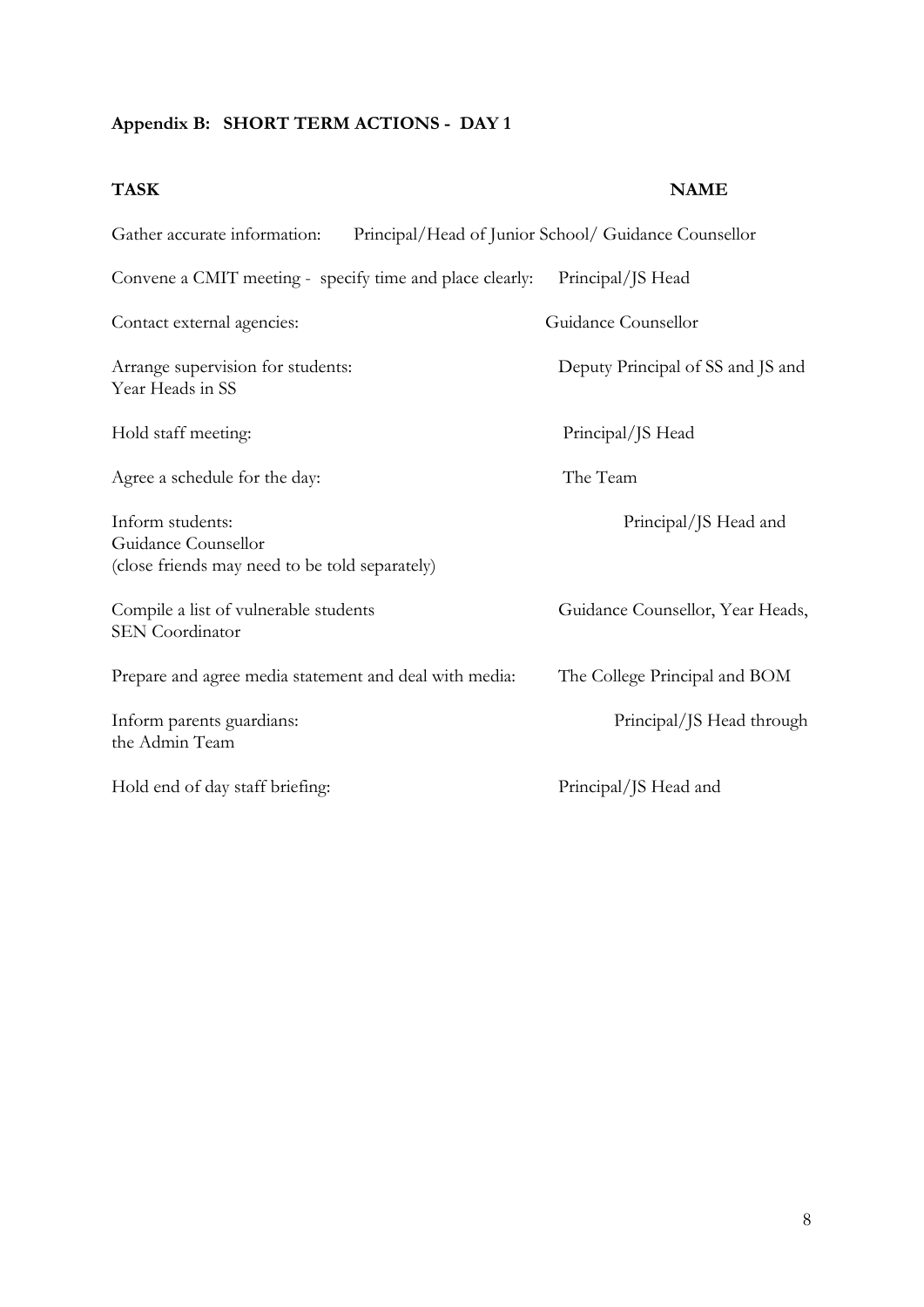# **Appendix C MEDIUM TERM ACTIONS DAY 2**

| <b>TASK</b>                                                                                         | <b>NAME</b>                           |  |  |  |
|-----------------------------------------------------------------------------------------------------|---------------------------------------|--|--|--|
| Convene a CIMT meeting to review the events of day 1: Principal/JS Head and Guidance<br>Counsellor  |                                       |  |  |  |
| Meet external agencies:                                                                             | Guidance Counsellor/Deputy Head of JS |  |  |  |
| Meet whole staff:<br>Head and Guidance Counsellor                                                   | Principal/Deputy Principal/JS         |  |  |  |
| Arrange support for students, staff parents/guardians: Principal/JS Head and Guidance<br>Counsellor |                                       |  |  |  |
| Visit the injured if appropriate:<br>Counsellor/Year Heads                                          | Principal/JS Head and Guidance        |  |  |  |
| Liaise with the bereaved family regarding funeral arrangements if appropriate: Principal            |                                       |  |  |  |
| Agree on attendance and participation at funeral service:                                           | Principal                             |  |  |  |
| Make decisions about school closure:                                                                | <b>BOM</b>                            |  |  |  |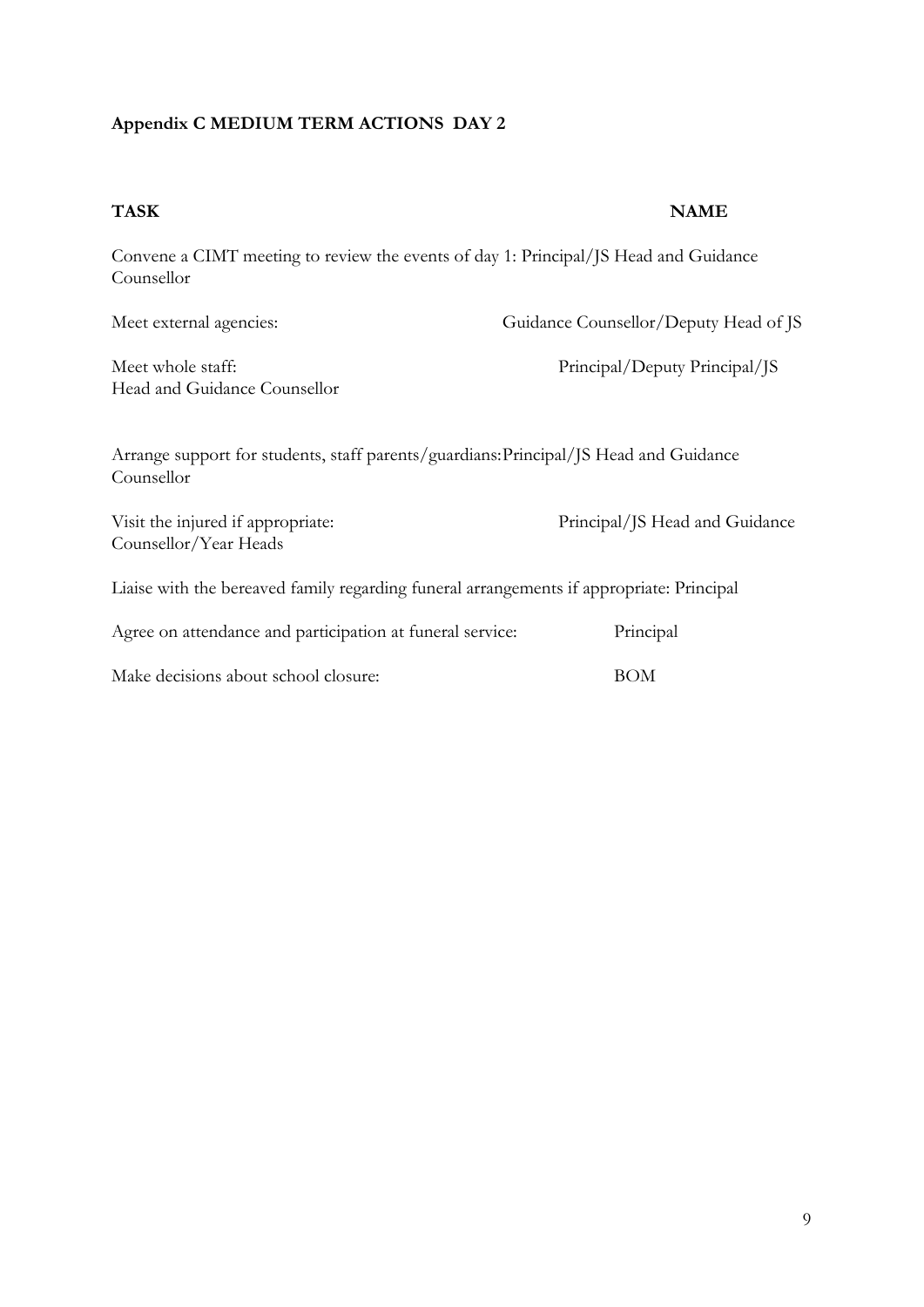# **Appendix D FOLLOW -UP BEYOND 72 HOURS**

| <b>TASK</b>                                            | <b>NAME</b>                       |
|--------------------------------------------------------|-----------------------------------|
| Monitor students:                                      | All staff                         |
| Liaise with agencies regarding referrals:<br>Head      | Guidance Counsellor/ JS           |
| Plan for return of bereaved student(s):                | Year Head                         |
| Decide on memorials and anniversaries, if appropriate: | Principal/Head of JS and Chaplain |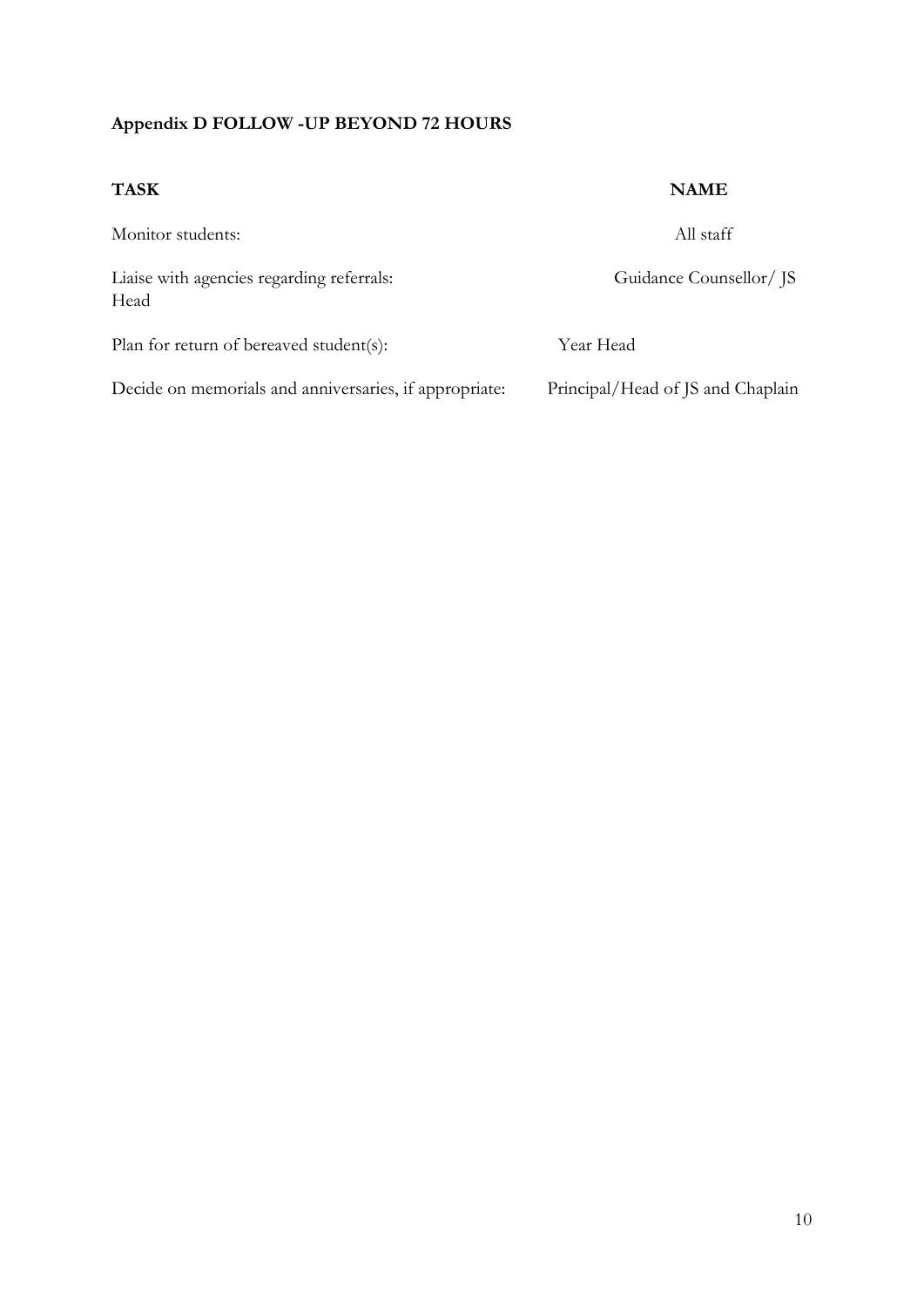# **Appendix E Emergency Contact List**

(To be displayed in staff-room, school office and Principal's office etc.)

| <b>AGENCY</b>                                                                              | <b>CONTACT NUMBERS</b> |
|--------------------------------------------------------------------------------------------|------------------------|
| <b>GARDA</b>                                                                               |                        |
| <b>HOSPITAL</b>                                                                            |                        |
| <b>FIRE BRIGADE</b>                                                                        |                        |
| <b>LOCAL GPs</b>                                                                           |                        |
| HSE/Primary Care Team/Primary Care<br>Centre/CAMHS/Resource Officer for Suicide Prevention |                        |
| <b>SCHOOL INSPECTOR</b>                                                                    |                        |
| NEPS PSYCHOLOGIST                                                                          |                        |
| DES/ETB                                                                                    |                        |
| INTO/ASTI/TUI                                                                              |                        |
| <b>CLERGY</b>                                                                              |                        |
| STATE EXAMS COMMISSION                                                                     |                        |
| <b>EMPLOYEE ASSISTANCE SERVICE</b>                                                         | 1800 411 057           |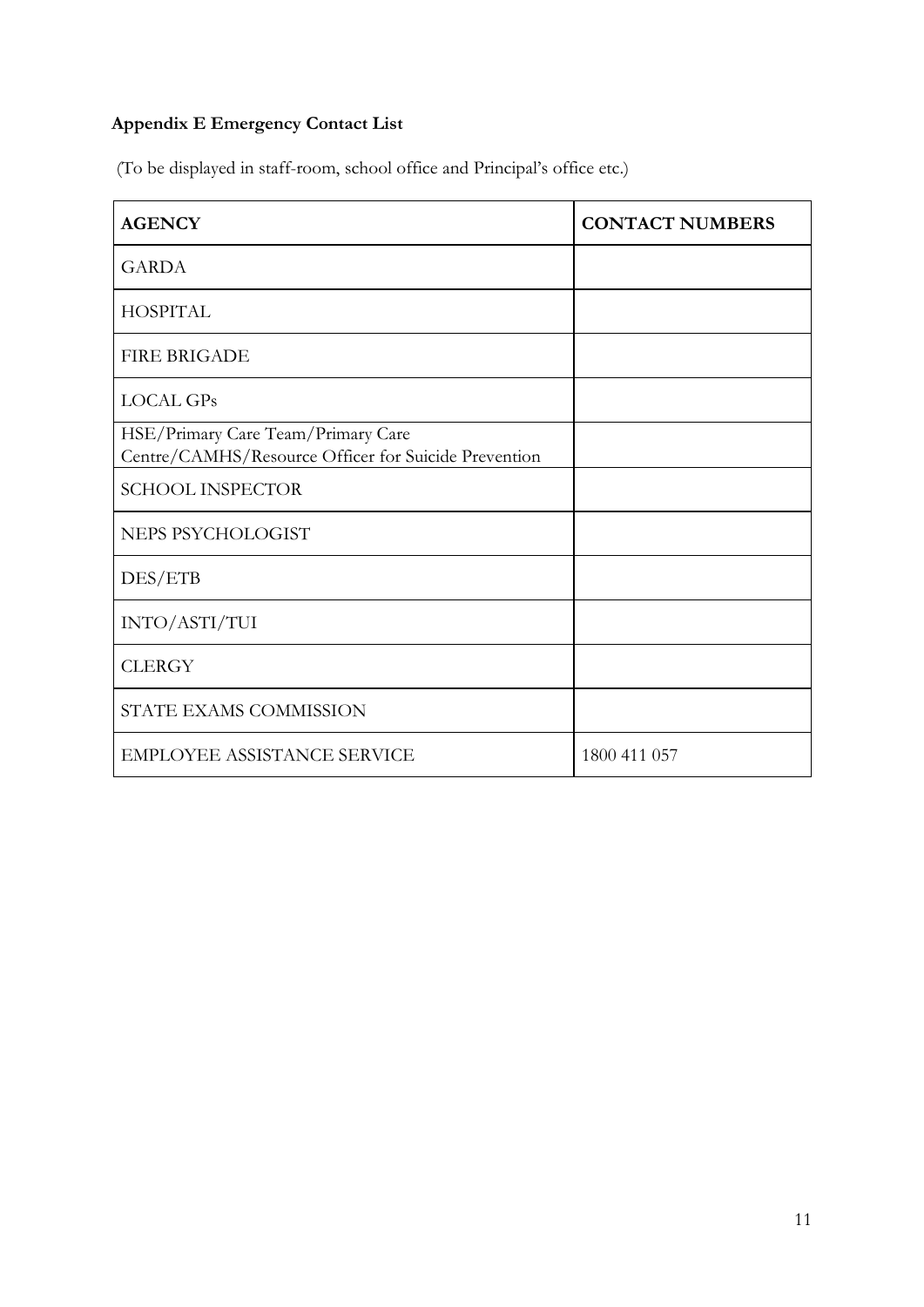# **Appendix F Inform Students of Incident**

### STUDENT CONTACT RECORD

This form can be used by school staff to record the details of students supported following a critical incident. This information should be collated centrally.

| <b>DATE</b> | <b>STUDENT'S</b> | <b>CLASS / YEAR</b> | <b>OUTCOME</b>    |
|-------------|------------------|---------------------|-------------------|
|             | <b>NAME</b>      |                     | (include need for |
|             |                  |                     | follow-up)        |
|             |                  |                     |                   |
|             |                  |                     |                   |
|             |                  |                     |                   |
|             |                  |                     |                   |
|             |                  |                     |                   |
|             |                  |                     |                   |
|             |                  |                     |                   |
|             |                  |                     |                   |
|             |                  |                     |                   |
|             |                  |                     |                   |
|             |                  |                     |                   |
|             |                  |                     |                   |
|             |                  |                     |                   |
|             |                  |                     |                   |
|             |                  |                     |                   |
|             |                  |                     |                   |
|             |                  |                     |                   |
|             |                  |                     |                   |
|             |                  |                     |                   |
|             |                  |                     |                   |
|             |                  |                     |                   |
|             |                  |                     |                   |
|             |                  |                     |                   |
|             |                  |                     |                   |
|             |                  |                     |                   |
|             |                  |                     |                   |
|             |                  |                     |                   |
|             |                  |                     |                   |
|             |                  |                     |                   |
|             |                  |                     |                   |
|             |                  |                     |                   |
|             |                  |                     |                   |

Name of staff member:#